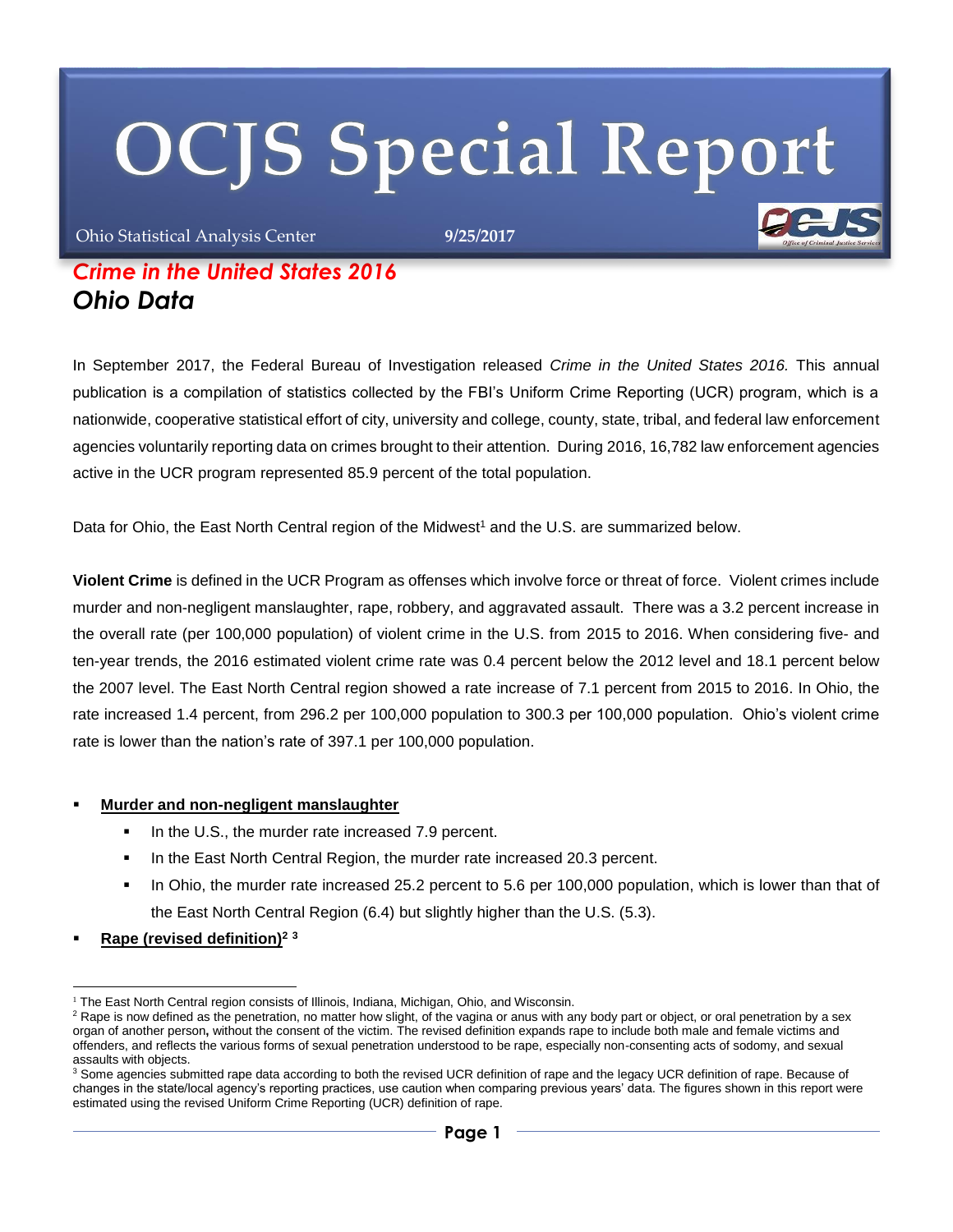- In the U.S., the rate of rape increased 2.8 percent.
- In the East North Central Region, the rate of rape increased 3.9 percent.
- In Ohio, the rate of rape increased 2.6 percent to 48.1 per 100,000 population, which is higher than both East North Central (47.3) and the U.S. (40.4).

#### **Robbery**

- In the U.S., the robbery rate increased 0.5 percent.
- In the East North Central Region, the robbery rate increased 3.5 percent.
- In Ohio, the robbery rate decreased 0.8 percent, to 107.8 per 100,000 population. Ohio's robbery rate is higher than that of the U.S. (102.8) and the East North Central Region (105.9).

#### **Aggravated Assault**

- In the U.S., the aggravated assault rate increased 4.4 percent.
- In the East North Central Region, the aggravated assault rate increased 9.3 percent.
- In Ohio, the aggravated assault rate increased 1.9 percent. Ohio's rate (138.7 per 100,000) is less than the rate of the East North Central Region (227.2) and the U.S. (248.5).

| <b>Violent Crime 2016</b>                                      |                   |             |                      |                   |                                                          |          |                              |         |                |         |                              |         |
|----------------------------------------------------------------|-------------------|-------------|----------------------|-------------------|----------------------------------------------------------|----------|------------------------------|---------|----------------|---------|------------------------------|---------|
|                                                                |                   |             | <b>Violent Crime</b> |                   | Murder and<br><b>Nonnegligent</b><br><b>Manslaughter</b> |          | Rape<br>(revised definition) |         | <b>Robbery</b> |         | Aggravated<br><b>Assault</b> |         |
|                                                                |                   | Population  | <b>Number</b>        | Rate <sup>4</sup> | <b>Number</b>                                            | Rate     | <b>Number</b>                | Rate    | <b>Number</b>  | Rate    | <b>Number</b>                | Rate    |
| <b>United</b><br><b>States</b>                                 | 2015              | 320,896,618 | 1,234,183            | 384.6             | 15,883                                                   | 4.9      | 126,134                      | 39.3    | 328,109        | 102.2   | 764,057                      | 238.1   |
|                                                                | 2016              | 323,127,513 | 1,283,058            | 397.1             | 17,250                                                   | 5.3      | 130,603                      | 40.4    | 332,198        | 102.8   | 803,007                      | 248.5   |
|                                                                | Percent<br>change |             | $+4.0%$              | $+3.2%$           | $+8.6%$                                                  | $+7.9%$  | $+3.5%$                      | $+2.8%$ | $+1.2%$        | $+0.5%$ | $+5.1%$                      | $+4.4%$ |
| <b>East</b><br><b>North</b><br><b>Central</b><br><b>Region</b> | 2015              | 46,742,511  | 168,762              | 361.0             | 2,471                                                    | 5.3      | 21,268                       | 45.5    | 47,806         | 102.3   | 97,217                       | 208.0   |
|                                                                | 2016              | 46,755,973  | 180,827              | 386.7             | 2,974                                                    | 6.4      | 22,102                       | 47.3    | 49,506         | 105.9   | 106,245                      | 227.2   |
|                                                                | Percent<br>change |             | $+7.1%$              | $+7.1%$           | $+20.4%$                                                 | $+20.3%$ | $+3.9%$                      | $+3.9%$ | $+3.6%$        | $+3.5%$ | $+9.3%$                      | $+9.3%$ |
| Ohio                                                           | 2015              | 11,605,090  | 34,373               | 296.2             | 522                                                      | 4.5      | 5,441                        | 46.9    | 12,617         | 108.7   | 15,793                       | 136.1   |
|                                                                | 2016              | 11,614,373  | 34,877               | 300.3             | 654                                                      | 5.6      | 5,589                        | 48.1    | 12,523         | 107.8   | 16,111                       | 138.7   |
|                                                                | Percent<br>change |             | $+1.5%$              | $+1.4%$           | $+25.3%$                                                 | $+25.2%$ | $+2.7$                       | $+2.6%$ | $-0.7%$        | $-0.8%$ | $+2.0%$                      | $+1.9%$ |

**Property Crime** within the UCR Program includes the offenses of burglary, larceny-theft, motor vehicle theft and arson<sup>5</sup> . Theft-type offenses are the taking of money or property, but there is no force or threat of force against the victims. The property crime rate in the U.S. decreased 2.0 percent, from 2,500.5 per 100,000 population to 2,450.7 per 100,000 population. In the East North Central region, the property crime rate decreased 0.3 percent. In Ohio, the overall property crime rate decreased 1.5 percent.

-

<sup>4</sup> Rate per 100,000 population

<sup>&</sup>lt;sup>5</sup> Although arson victims may be subject to force, arson is considered a property crime because it involves the destruction of property. However, the UCR Program does not have sufficient data to estimate arson offenses.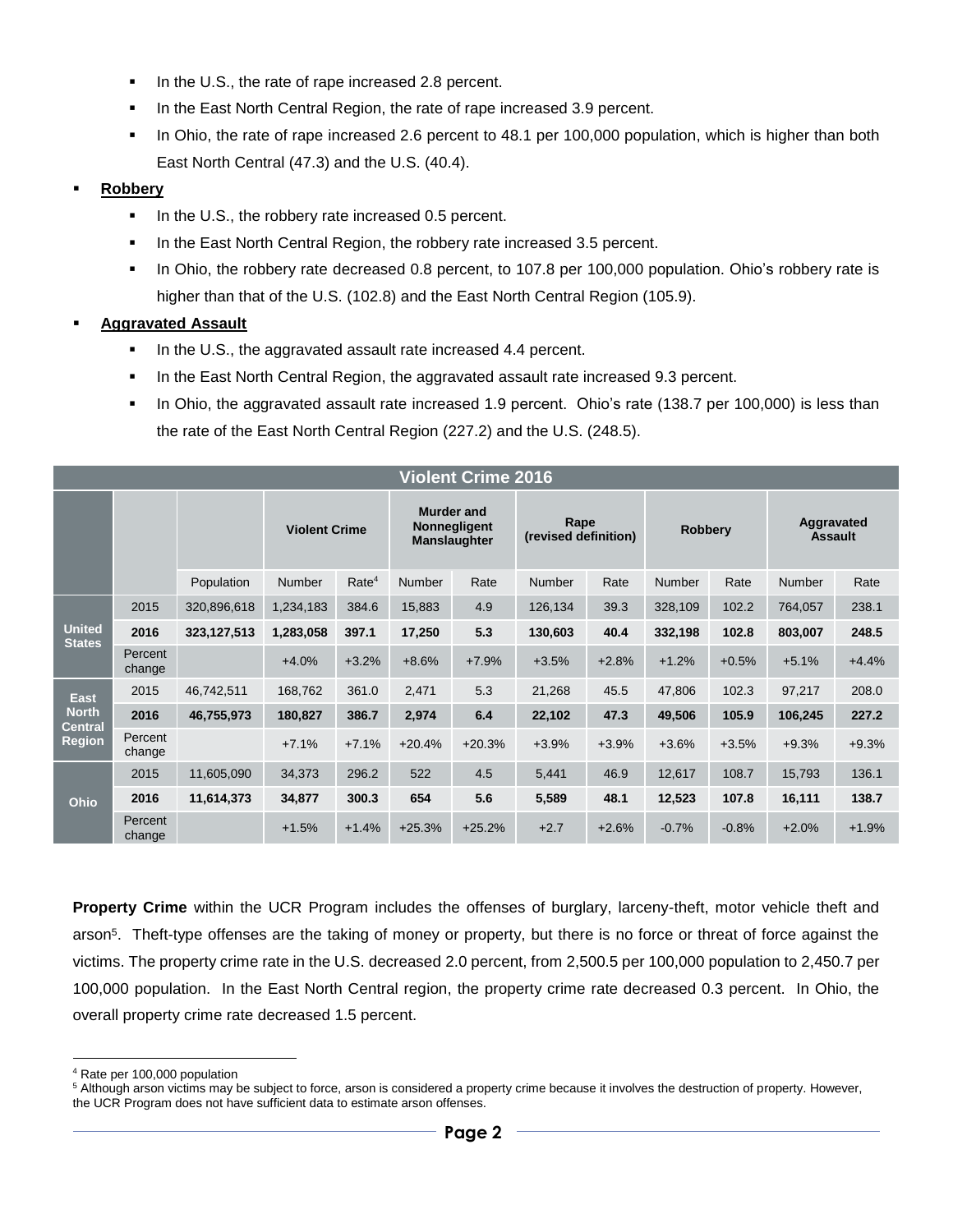## **Burglary**

- In the U.S., the burglary rate decreased 5.2 percent
- In the East North Central region, the burglary rate decreased 1.6 percent.
- In Ohio, the burglary rate decreased 4.5 percent, from 603.1 per 100,000 population to 575.9 per 100,000 population. This rate is higher than that of the U.S. (468.9) and the East North Central region (444.8).

## **Larceny-theft**

- In the U.S., larceny-theft rate decreased 2.2 percent.
- In the East North Central region, larceny-theft rate decreased 0.8 percent.
- In Ohio, the larceny-theft rate decreased 1.7 percent, from 1,864.3 per 100,000 population to 1,832.3 per 100,000 population. This rate is higher than both the East North Central Region (1,587.7) and the U.S. (1,745.0).

### **Motor vehicle theft**

- In the U.S., the motor vehicle theft rate increased 6.6 percent.
- In the East North Central Region, the motor vehicle theft rate increased 7.7 percent.
- In Ohio, the motor vehicle theft rate increased 13.0 percent, from 149.9 per 100,000 population to 169.3 per 100,000 population. This rate is lower than the East North Central Region (180.6) and the U.S. (236.9).

| <b>Property Crime 2016</b>                                     |                   |               |                       |         |                 |         |               |         |                            |          |
|----------------------------------------------------------------|-------------------|---------------|-----------------------|---------|-----------------|---------|---------------|---------|----------------------------|----------|
|                                                                |                   |               | <b>Property Crime</b> |         | <b>Burglary</b> |         | Larceny-theft |         | <b>Motor Vehicle Theft</b> |          |
|                                                                |                   | Population    | Number                | Rate    | Number          | Rate    | <b>Number</b> | Rate    | <b>Number</b>              | Rate     |
| <b>United</b><br><b>States</b>                                 | 2015              | 320,896,618   | 8,024,115             | 2,500.5 | 1,587,564       | 494.7   | 5,723,488     | 1,783.6 | 713,063                    | 222.2    |
|                                                                | 2016              | 323, 127, 513 | 7,919,035             | 2,450.7 | 1,515,096       | 468.9   | 5,638,455     | 1,745.0 | 765,484                    | 236.9    |
|                                                                | Percent<br>change |               | $-1.3%$               | $-2.0%$ | $-4.6%$         | $-5.2%$ | $-1.5%$       | $-2.2%$ | $+7.4%$                    | $+6.6%$  |
| <b>East</b><br><b>North</b><br><b>Central</b><br><b>Region</b> | 2015              | 46,742,511    | 1,037,945             | 2,220.6 | 211,221         | 451.9   | 748,309       | 1,600.9 | 78,415                     | 167.8    |
|                                                                | 2016              | 46,755,973    | 1,034,762             | 2,213.1 | 207,962         | 444.8   | 742,358       | 1,587.7 | 84,442                     | 180.6    |
|                                                                | Percent<br>change |               | $-0.3%$               | $-0.3%$ | $-1.5%$         | $-1.6%$ | $-0.8%$       | $-0.8%$ | $+7.7%$                    | $+7.7%$  |
| <b>Ohio</b>                                                    | 2015              | 11,605,090    | 303,743               | 2,617.3 | 69,994          | 603.1   | 216,354       | 1,864.3 | 17,395                     | 149.9    |
|                                                                | 2016              | 11,614,373    | 299,357               | 2,577.5 | 66,883          | 575.9   | 212,807       | 1,832.3 | 19,667                     | 169.3    |
|                                                                | Percent<br>change |               | $-1.4%$               | $-1.5%$ | $-4.4%$         | $-4.5%$ | $-1.6%$       | $-1.7%$ | $+13.1%$                   | $+13.0%$ |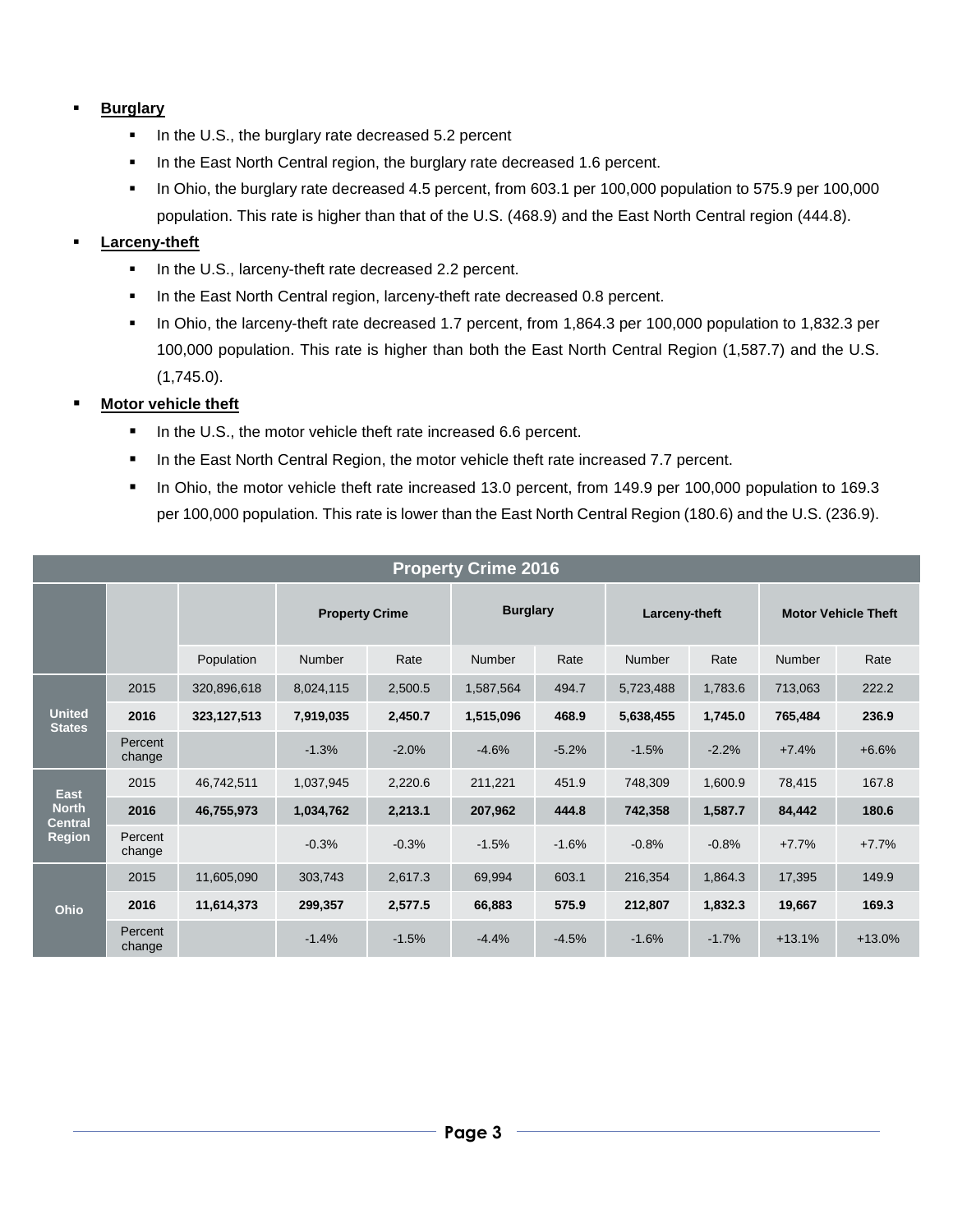# **Change in Violent Crime Rates from 2015 to 2016**

|                                                     | Ohio <sup>6</sup>                    | <b>National/Regional</b>                                                                                                                               |  |  |  |  |
|-----------------------------------------------------|--------------------------------------|--------------------------------------------------------------------------------------------------------------------------------------------------------|--|--|--|--|
|                                                     | Akron: Increase of 4.3%              | National: Increase of 3.2%                                                                                                                             |  |  |  |  |
|                                                     | <b>Canton: Decrease of 16.3%</b>     | <b>East North Central: Increase of 7.1%. All</b>                                                                                                       |  |  |  |  |
| <b>Violent Crime</b>                                | Cincinnati: Decrease of 1.6%         | states reported increases, with Illinois<br>reporting the greatest increase.                                                                           |  |  |  |  |
| Ohio: Increase of 1.4%                              | <b>Columbus: Decrease of 4.5%</b>    |                                                                                                                                                        |  |  |  |  |
|                                                     | Dayton: Increase of 6.1%             |                                                                                                                                                        |  |  |  |  |
|                                                     | <b>Toledo: Increase of 5.6%</b>      |                                                                                                                                                        |  |  |  |  |
|                                                     | Youngstown: Decrease of 11.9%        |                                                                                                                                                        |  |  |  |  |
|                                                     | Akron: Increase of 21.6%             | <b>National: Increase of 7.9%</b>                                                                                                                      |  |  |  |  |
|                                                     | <b>Canton: Increase of 15.0%</b>     | <b>East North Central: Increase of 20.3%.</b>                                                                                                          |  |  |  |  |
| <b>Murder</b>                                       | <b>Cincinnati: Decrease of 13.8%</b> | Only Wisconsin reported a decrease.                                                                                                                    |  |  |  |  |
| Ohio: Increase of 25.2%                             | <b>Columbus: Increase of 16.2%</b>   |                                                                                                                                                        |  |  |  |  |
|                                                     | Dayton: Increase of 38.9%            |                                                                                                                                                        |  |  |  |  |
|                                                     | Toledo: Increase of 54.8%            |                                                                                                                                                        |  |  |  |  |
|                                                     | Youngstown: Decrease of 36.4%        |                                                                                                                                                        |  |  |  |  |
|                                                     | Akron: Increase of 27.9%             | National: Increase of 2.8%                                                                                                                             |  |  |  |  |
|                                                     | <b>Canton: Increase of 12.3%</b>     | <b>East North Central: Increase of 3.9%. All</b><br>states reported increases, with the<br>exception of Illinois, which reported a slight<br>decrease. |  |  |  |  |
| Rape                                                | Cincinnati: Increase of 5.4%         |                                                                                                                                                        |  |  |  |  |
| Ohio: Increase of 2.6%                              | <b>Columbus:</b> Increase of 5.7%    |                                                                                                                                                        |  |  |  |  |
|                                                     | Dayton: Decrease of 9.3%             |                                                                                                                                                        |  |  |  |  |
|                                                     | Toledo: Increase of 39.2%            |                                                                                                                                                        |  |  |  |  |
|                                                     | Youngstown: Decrease of 17.1%        |                                                                                                                                                        |  |  |  |  |
|                                                     | Akron: Increase of 3.4%              | <b>National: Increase of 0.5%</b>                                                                                                                      |  |  |  |  |
|                                                     | <b>Canton: Decrease of 28.9%</b>     | East North Central: Increase of 3.5%. Two                                                                                                              |  |  |  |  |
| <b>Robbery</b>                                      | <b>Cincinnati:</b> Increase of 1.1%  | states, Illinois and Indiana, reported<br>increases, while the others reported                                                                         |  |  |  |  |
| Ohio: Decrease of 0.8%                              | <b>Columbus: Decrease of 5.9%</b>    |                                                                                                                                                        |  |  |  |  |
|                                                     | Dayton: Increase of 3.9%             | decreases.                                                                                                                                             |  |  |  |  |
|                                                     | Toledo: Decrease of 10.6%            |                                                                                                                                                        |  |  |  |  |
|                                                     | Youngstown: Increase of 5.6%         |                                                                                                                                                        |  |  |  |  |
|                                                     | Akron: Decrease of 2.8%              | <b>National: Increase of 4.4%</b>                                                                                                                      |  |  |  |  |
|                                                     | <b>Canton: Decrease of 14.6%</b>     | <b>East North Central: Increase of 9.3%. All</b>                                                                                                       |  |  |  |  |
|                                                     | Cincinnati: Decrease of 5.1%         | states reported increases, with Michigan<br>reporting the greatest increase.                                                                           |  |  |  |  |
| <b>Aggravated Assault</b><br>Ohio: Increase of 1.9% | <b>Columbus: Decrease of 8.9%</b>    |                                                                                                                                                        |  |  |  |  |
|                                                     | Dayton: Increase of 9.8%             |                                                                                                                                                        |  |  |  |  |
|                                                     | <b>Toledo: Increase of 8.5%</b>      |                                                                                                                                                        |  |  |  |  |
|                                                     | Youngstown: Decrease of 18.6%        |                                                                                                                                                        |  |  |  |  |

.

-

<sup>6</sup> Violent crime rates for Cleveland in 2015 were not available, therefore rate changes from 2015 to 2016 could not be calculated.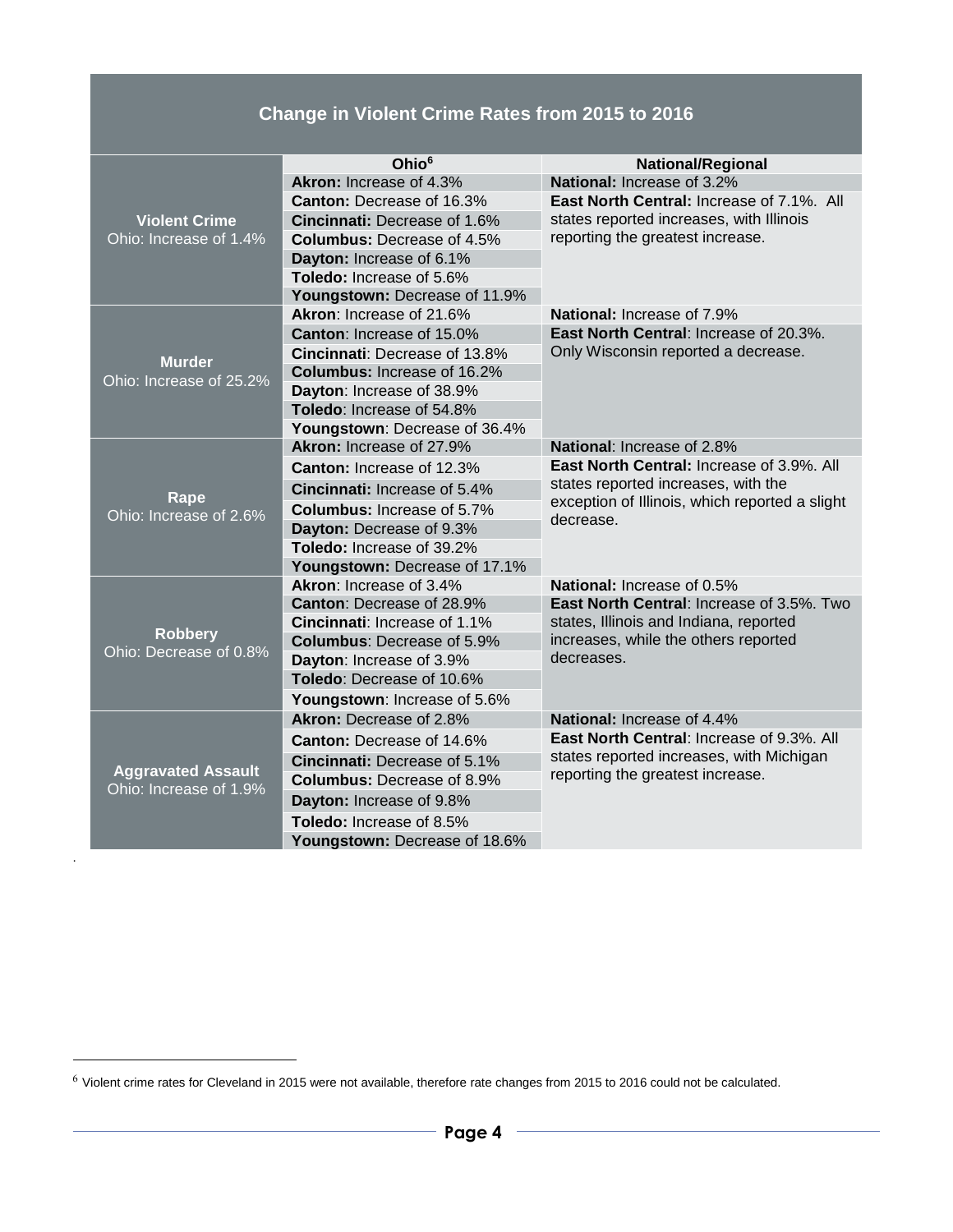# **Change in Property Crime Rates from 2015 to 2016**

|                                                | Ohio $^7$                           | <b>National/Regional</b>                                                                         |  |  |  |  |
|------------------------------------------------|-------------------------------------|--------------------------------------------------------------------------------------------------|--|--|--|--|
|                                                | Akron: Increase of 7.9%             | National: Decrease of 2.0%                                                                       |  |  |  |  |
|                                                | <b>Canton:</b> Decrease of 4.2%     | East North Central: Decrease of 0.3%. All                                                        |  |  |  |  |
| <b>Property Crime</b>                          | <b>Cincinnati: Decrease of 6.6%</b> | states reported decreases except for<br>Illinois.                                                |  |  |  |  |
| Ohio: Decrease of 1.5%                         | <b>Columbus:</b> Increase of 3.5%   |                                                                                                  |  |  |  |  |
|                                                | Dayton: Increase of 2.4%            |                                                                                                  |  |  |  |  |
|                                                | Toledo: Decrease of 10.2%           |                                                                                                  |  |  |  |  |
|                                                | Youngstown: Decrease of 15.7%       |                                                                                                  |  |  |  |  |
|                                                | Akron: Increase of 2.5%             | National: Decrease of 5.2%                                                                       |  |  |  |  |
|                                                | <b>Canton: Decrease of 19.8%</b>    | East North Central: Decrease of 1.6%.                                                            |  |  |  |  |
|                                                | Cincinnati: Decrease of 11.1%       | Only Illinois reported an increase in                                                            |  |  |  |  |
| <b>Burglary</b><br>Ohio: Decrease of 4.5%      | <b>Columbus: Increase of 5.6%</b>   | burglary.                                                                                        |  |  |  |  |
|                                                | Dayton: Decrease of 5.6%            |                                                                                                  |  |  |  |  |
|                                                | <b>Toledo: Decrease of 17.7%</b>    |                                                                                                  |  |  |  |  |
|                                                | Youngstown: Decrease of 19.0%       |                                                                                                  |  |  |  |  |
|                                                | Akron: Increase of 9.8%             | <b>National: Decrease of 2.2%</b>                                                                |  |  |  |  |
|                                                | <b>Canton: Increase of 1.9%</b>     | <b>East North Central: Decrease of 0.8%. All</b><br>states reported slight decreases in larceny- |  |  |  |  |
|                                                | <b>Cincinnati: Decrease of 6.2%</b> |                                                                                                  |  |  |  |  |
| <b>Larceny-Theft</b><br>Ohio: Decrease of 1.7% | <b>Columbus: Increase of 1.6%</b>   | theft except for Illinois, which reported a                                                      |  |  |  |  |
|                                                | Dayton: Increase of 6.8%            | slight increase.                                                                                 |  |  |  |  |
|                                                | Toledo: Decrease of 5.0%            |                                                                                                  |  |  |  |  |
|                                                | Youngstown: Decrease of 13.7%       |                                                                                                  |  |  |  |  |
|                                                | Akron: Increase of 13.7%            | National: Increase of 6.6%                                                                       |  |  |  |  |
|                                                | <b>Canton: Increase of 14.5%</b>    | East North Central: Increase of 7.7%. All                                                        |  |  |  |  |
| <b>Motor Vehicle Theft</b>                     | <b>Cincinnati:</b> Increase of 6.5% | states reported increases in motor vehicle                                                       |  |  |  |  |
| Ohio: Increase of 13%                          | <b>Columbus: Increase of 12.1%</b>  | theft except for Wisconsin.                                                                      |  |  |  |  |
|                                                | Dayton: Increase of 4.9%            |                                                                                                  |  |  |  |  |
|                                                | Toledo: Decrease of 18.7%           |                                                                                                  |  |  |  |  |
|                                                | Youngstown: Decrease of 13.0%       |                                                                                                  |  |  |  |  |
|                                                | Akron: Increase of 13.4%            | <b>National:</b> No data available                                                               |  |  |  |  |
|                                                | <b>Canton: Increase of 51.0%</b>    | East North Central: No data available                                                            |  |  |  |  |
| Arson <sup>8</sup>                             | Cincinnati: Increase of 10.1%       |                                                                                                  |  |  |  |  |
| Ohio: Data not available                       | <b>Columbus: Decrease of 1.7%</b>   |                                                                                                  |  |  |  |  |
|                                                | Dayton: Decrease of 7.8%            |                                                                                                  |  |  |  |  |
|                                                | <b>Toledo:</b> Data not available   |                                                                                                  |  |  |  |  |
|                                                | Youngstown: Decrease of 24.2%       |                                                                                                  |  |  |  |  |

-

 $^7$  Property crime rates for Cleveland in 2015 were not available, therefore rate changes from 2015 to 2016 could not be calculated.

 $8$  Arson offenses are reported by the Toledo Fire Department, therefore those figures are not included in this report.